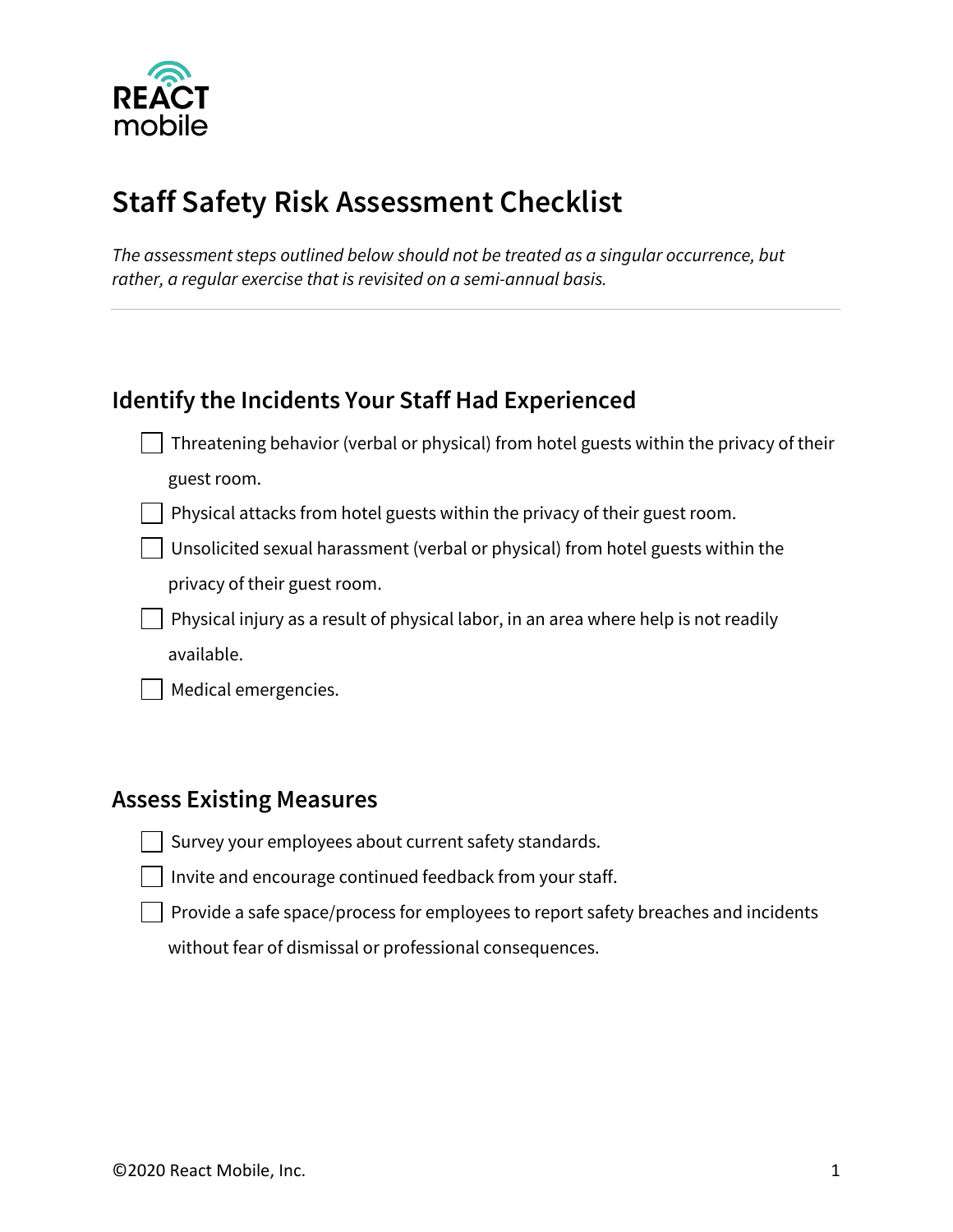

## **Audit Current Processes**

| Each staff member has an easy way to get help when needed.                            |
|---------------------------------------------------------------------------------------|
| Have location tracking information or each staff member at all times in case of an    |
| emergency.                                                                            |
| Provide staff with resources, training, and information related to their safety.      |
| Resources have been updated within the last 6-months.                                 |
| Established a set of best practices in the event of a staff emergency.                |
| Reviewed any/all legislative guidelines that impact your hotel.                       |
| Buildings connected to other unsecured buildings.                                     |
| Identify empty rooms that should be locked.                                           |
| Identify stairwell doors, supply room doors, etc. that automatically lock behind you. |
| Employees at the front desk clearly see visitors.                                     |
| Identify staff washrooms used by the public.                                          |
| Mitigate guests from easily gaining access to employee-only areas.                    |
| Ability to see if someone is in the elevator before entering.                         |
| Safe and secure way for staff count cash at the end of the shift.                     |
| Confirm that security codes and passwords changed when employees are no longer        |
| with the property.                                                                    |